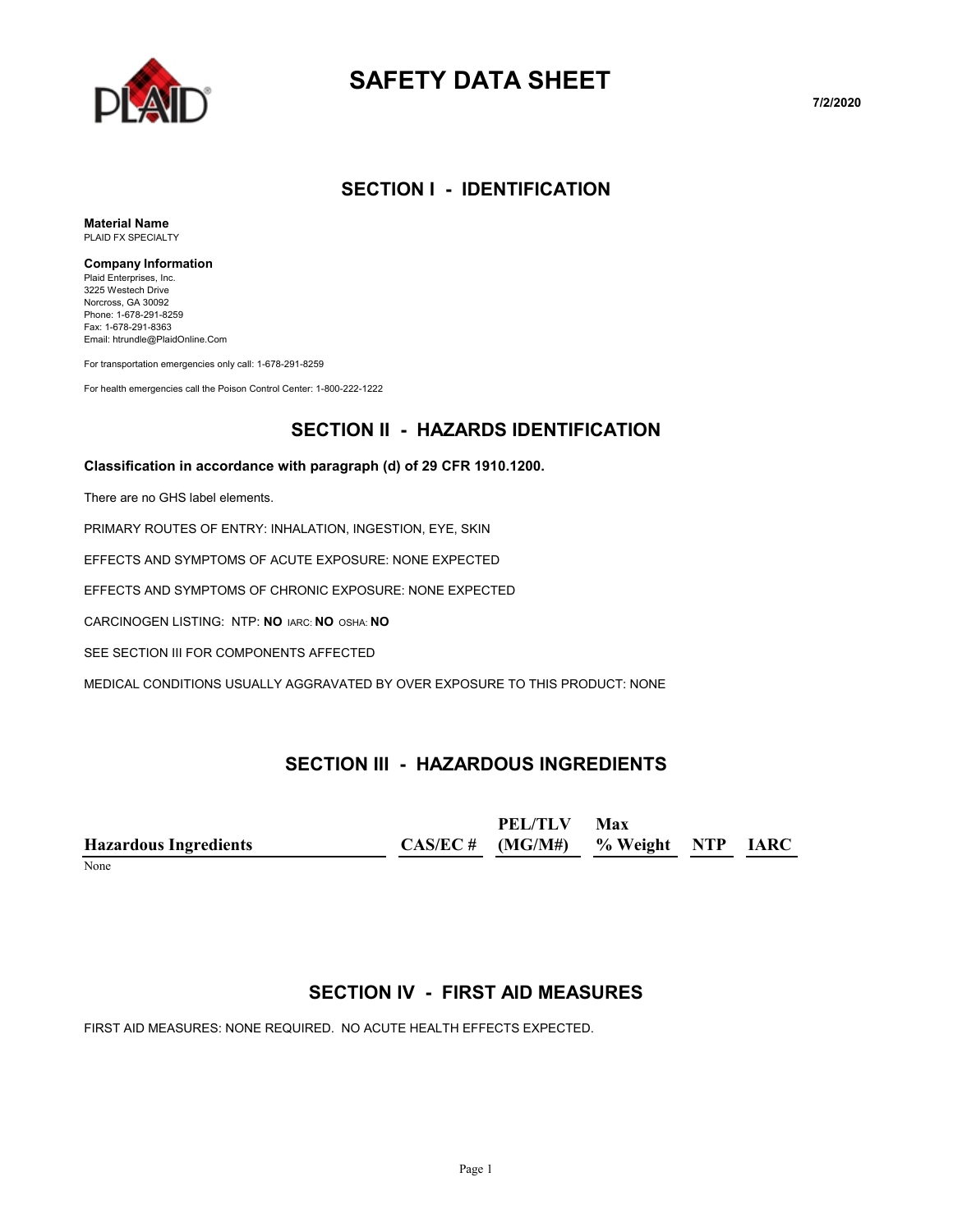#### **SECTION V - FIRE FIGHTING MEASURES**

FLASH POINT (METHOD): N/A **AUTOIGNITION TEMPERATURE: N/A** EXPLOSION LIMITS IN AIR (% BY VOLUME): NOT EXPLOSIVE EXTINGUISHING MEDIA: NO SPECIAL MEDIA REQUIRED FIRE FIGHTING PROCEDURES: NO SPECIAL FIRE FIGHTING PROCEDURES REQUIRED UNUSUAL FIRE & EXPLOSION HAZARDS: NOT COMBUSTIBLE

#### **SECTION VI - ACCIDENTAL RELEASE MEASURES**

STEPS TO BE TAKEN IN CASE A MATERIAL IS SPILLED: Clean up in accordance with all applicable regulations. Absorb spillage with noncombustible, absorbent material. For waste disposal, see Section XIII

#### **SECTION VII - HANDLING AND STORAGE**

PRECAUTIONS TO BE TAKEN DURING STORAGE AND HANDLING: Good industrial hygiene practice requires that exposure be maintained below the TLV. This is preferably achieved through the provision of adequate ventilation. When exposure cannot be adequately controlled in this way, personal respiratory protection should be employed.

#### **SECTION VIII - EXPOSURE CONTROLS / PERSONAL PROTECTION**

RESPIRATORY PROTECTION AND SPECIAL VENTILATION REQUIREMENTS: NONE REQUIRED OTHER PROTECTIVE EQUIPMENT (GLOVES, GOGGLES, ETC): NONE REQUIRED WORK/HYGIENE PRACTICES: NONE REQUIRED ENGINEERING CONTROLS: NONE REQUIRED

#### **SECTION IX - PHYSICAL AND CHEMICAL PROPERTIES**

BOILING POINT: N/A MELTING POINT: N/A VAPOR PRESSURE: N/A FLASH POINT (METHOD): N/A SPECIFIC VAPOR DENSITY (AIR=1): N/A SPECIFIC GRAVITY: N/A SOLUBILITY IN WATER:<br>SOLUBILITY IN WATER: N/A

REACTIVITY IN WATER: NON-REACTIVE

### **SECTION X - STABILITY AND REACTIVITY**

HAZARDOUS POLYMERIZATION PRODUCTS: N/A STABILITY: STABLE CONDITIONS TO AVOID: N/A INCOMPATIBILITY (MATERIALS TO AVOID): N/A HAZARDOUS DECOMPOSITION PRODUCTS: Carbon monoxide, carbon dioxide and smoke

#### **SECTION XI - TOXICOLOGICAL INFORMATION**

ACUTE EFFECTS ASSOCIATED WITH USE OF THIS MATERIAL: NONE EXPECTED The summated LD50 is 27118 mg/kg. The summated LC50 is 79573 mg/cubic meter. This product is not considered to be a known or suspected human carcinogen by NTP, IARC or OSHA (see section III)

#### **SECTION XII - ECOLOGICAL INFORMATION**

HARMFUL EFFECTS KNOWN OTHER THAN THOSE ASSOCIATED WITH SUSPENDED INERT SOLIDS IN WATER.

#### **SECTION XIII - DISPOSAL CONSIDERATIONS**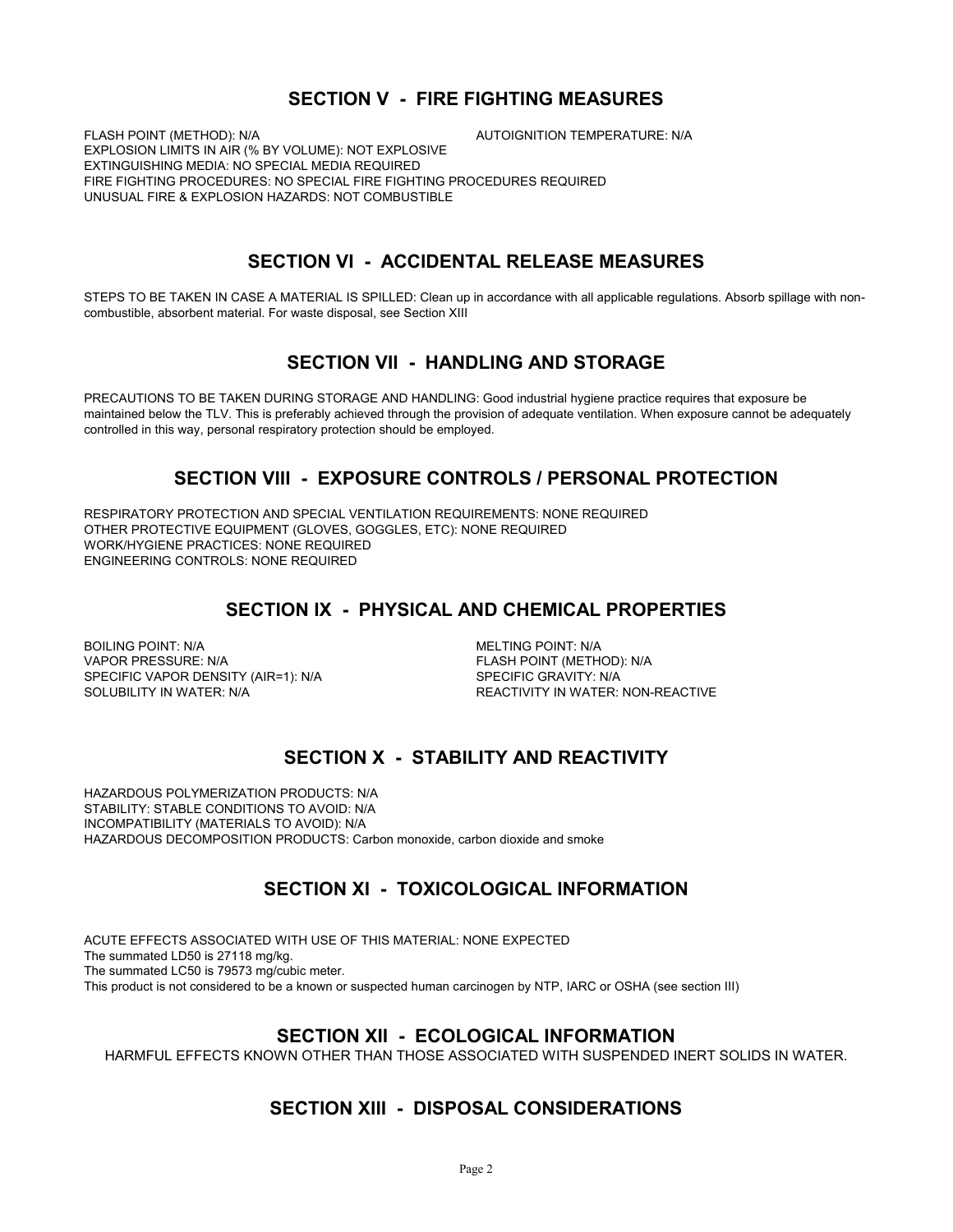RCRA HAZARD CLASS (40 CFR 261): THIS PRODUCT IS NOT CLASSIFIED AS A HAZARDOUS WASTE. WASTE DISPOSAL METHOD: DISPOSE OF IN ACCORDANCE WITH FEDERAL, STATE AND LOCAL REGULATIONS.

#### **SECTION XIV - TRANSPORTATION INFORMATION**

U.S. DOT (49 CFR 172.101): THIS IS NOT A HAZARDOUS MATERIAL AS CLASSIFIED BY CFR 172.101.

#### **SECTION XV - REGULATORY INFORMATION**

CONTENTS OF THIS SDS COMPLY WITH OSHA HAZARD COMMUNICATION STANDARD 29 CFR 1910.1200

EPA SARA TITLE III CHEMICAL LISTINGS: SECTION 302.4 EXTREMELY HAZARDOUS SUBSTANCES (40 CFR 355): NONE

SECTION 313 TOXIC CHEMICALS (40 CFR 372): MYLAR GLITTER

INTERNATIONAL REGULATIONS

CANADIAN WHMIS: THIS PRODUCT IS A CONTROLLED PRODUCT UNDER CANADA'S WORKPLACE HAZARDOUS MATERIALS INFORMATION SYSTEM. IT CONTAINS THE FOLLOWING TOXIC OR HIGHLY TOXIC MATERIALS: **MICA** MYLAR GLITTER PROPYLENE GLYCOL

SUPPLEMENTAL STATE COMPLIANCE INFORMATION:

THIS PRODUCT CONTAINS THE FOLLOWING CHEMICAL(S) LISTED UNDER NEW JERSEY'S RIGHT TO KNOW PROGRAM: **MICA** PROPYLENE GLYCOL

THIS PRODUCT CONTAINS THE FOLLOWING CHEMICAL(S) REQUIRING NOTIFICATION TO THE STATE OF WASHINGTON UNDER THEIR CHILDREN'S SAFE PRODUCTS ACT: ALKYLPHENOL ETHOXYLATE

THIS PRODUCT CONTAINS THE FOLLOWING CHEMICAL(S) LISTED IN FLORIDA'S TOXIC SUBSTANCE LIST: 2-AMINO-2-METHYL-1-PROPANOL IRON OXIDE FUME MICA DUST

THIS PRODUCT CONTAINS THE FOLLOWING CHEMICAL(S) LISTED IN MAINE'S PRIORITY CHEMICAL LIST: NONE

THIS PRODUCT CONTAINS THE FOLLOWING CHEMICALS CONSIDERED BY VERMONT AS BEING OF VERY HIGH CONCERN TO CHILDREN: NONE

THIS PRODUCT CONTAINS THE FOLLOWING CHEMICAL(S) LISTED IN MASSACHUSETTS HAZARDOUS SUBSTANCE LIST: 2-AMINO-2-METHYL-1-PROPANOL CARBON BLACK IRON OXIDE DUST MICA DUST

THIS PRODUCT CONTAINS THE FOLLOWING CHEMICAL(S) LISTED ON MICHIGAN'S CRITICAL MATERIALS REGISTER: NONE

THIS PRODUCT CONTAINS THE FOLLOWING CHEMICAL(S) LISTED ON MINNESOTA'S HAZARDOUS SUBSTANCES LIST: CARBON BLACK PROPYLENE GLYCOL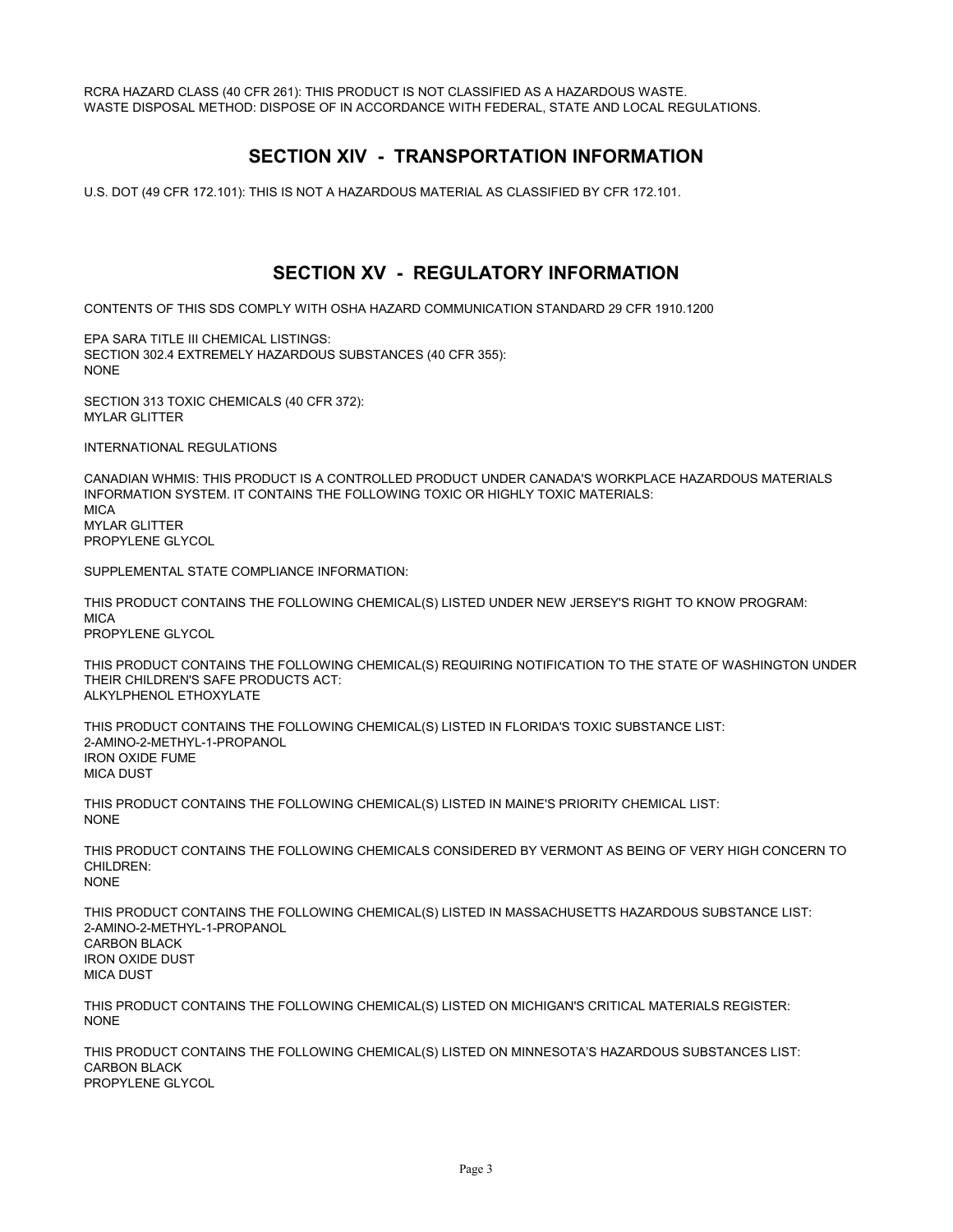THIS PRODUCT CONTAINS THE FOLLOWING CHEMICAL(S) LISTED IN PENNSYLVANIA'S HAZARDOUS SUBSTANCES LIST: 1,2-PROPANEDIOL 1-PROPANOL, 2-AMINO-2-METHYL-CARBON BLACK MICA-GROUP MINERALS

 Under CPSC's consumer product regulations (16CFR1500.3 and 150014), this product has the following required acute and chronic hazard labeling:

**NONE**

#### **SECTION XVI - OTHER INFORMATION**

Disclaimer: We believe the statements, technical information and recommendations contained herein are reliable, but they are given without warranty or guarantee of any kind. The information contained in this document applies to this specific material as supplied. It may not be valid for this material if it is used in combination with any other materials. It is the user's responsibility to satisfy oneself as to the suitability and completeness of this information for the user's own particular use.

**LAST REVISION DATE: 07/02/2020**

**Prepared by Duke OEM Toxicology**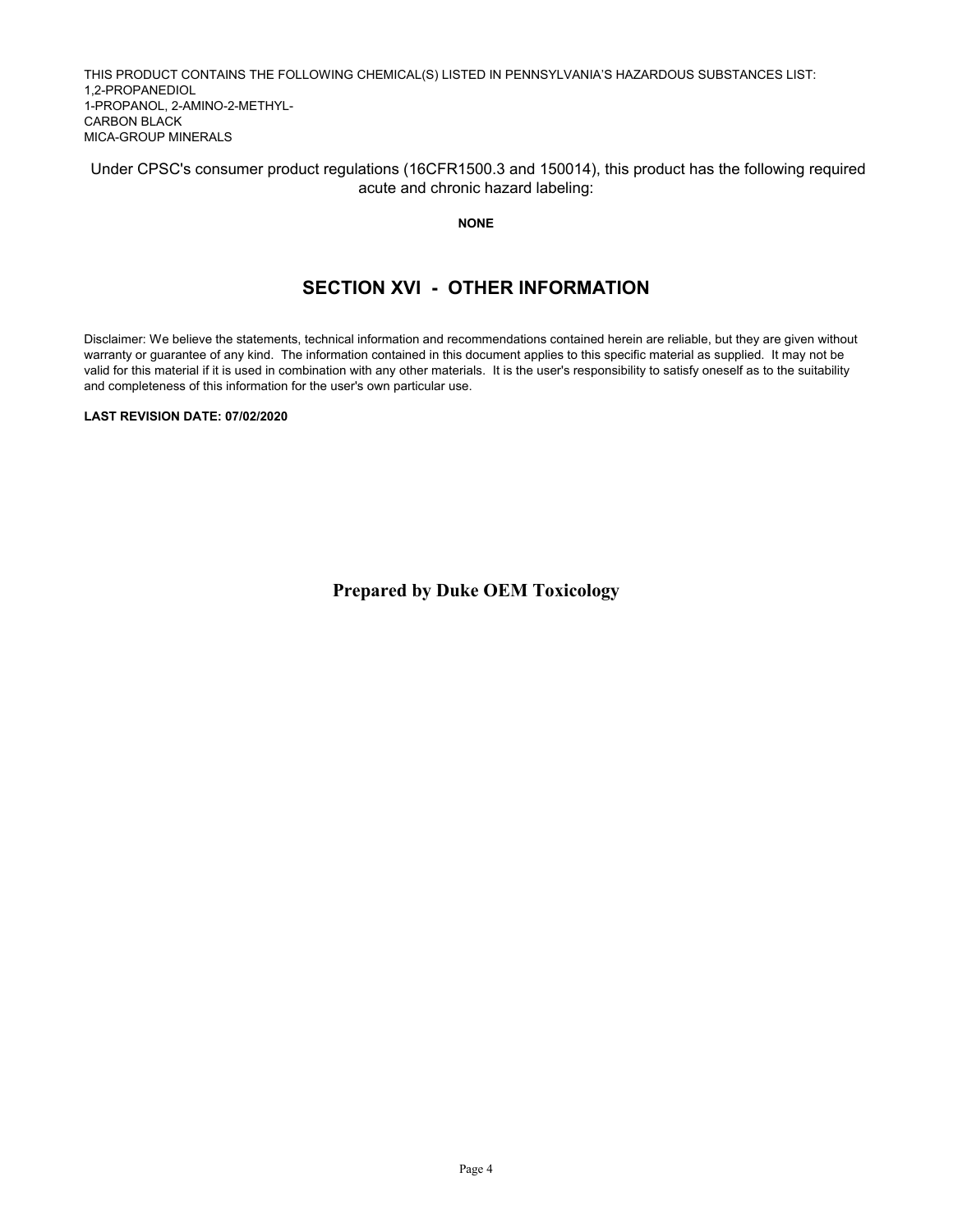## **COLOR INFORMATION**

THIS SDS APPLIES TO THE FOLLOWING COLORS WHICH ARE ASSOCIATED WITH HAZARDOUS AND/OR NON-HAZARDOUS INGREDIENTS

| <b>Product Color</b>             | <b>SKU</b> | <b>Hazardous Ingredient</b> |  |
|----------------------------------|------------|-----------------------------|--|
| 36875 FANCY FUCHSIA              |            | (NONE)                      |  |
| 36876 NEON WICKED                |            | (NONE)                      |  |
| 36877 NEON CHARGED               |            | (NONE)                      |  |
| 36878 NEON LASER BEAM            |            | (NONE)                      |  |
| 36879 NEON SHOCKER               |            | (NONE)                      |  |
| 36880 NEON NITRO BLUE            |            | (NONE)                      |  |
| 36881 NEON JOLT                  | 632543     | (NONE)                      |  |
| 36882 NEON KILLER PINK           | 632544     | (NONE)                      |  |
| 36883 METAL CHAINMAIL            |            | (NONE)                      |  |
| 36884 METAL SAMURAI SWORD        | 632542     | (NONE)                      |  |
| 36885 METAL GAUNTLET             | 632545     | (NONE)                      |  |
| 36886 METAL GOLDEN HOUR          |            | (NONE)                      |  |
| 36887 METAL GOLD COIN            |            | (NONE)                      |  |
| 36888 METAL BRONZED              |            | (NONE)                      |  |
| 36889 METAL NEW LIBERTY          |            | (NONE)                      |  |
| 36890 METAL SABER BLADE          |            | (NONE)                      |  |
| 36891 METAL EMERALD              |            | (NONE)                      |  |
| 36892 METAL COPPER PLATE         |            | (NONE)                      |  |
| 36893 METAL HEIRESS              |            | (NONE)                      |  |
| 36894 METAL EXCALIBUR            |            | (NONE)                      |  |
| 36900 GLITTER GOLD               |            | (NONE)                      |  |
| 36901 GLITTER SILVER             |            | (NONE)                      |  |
| 36902 GLITTER IRIDESCENT         |            | (NONE)                      |  |
| 36903 GLITTER GREEN SHIFT        |            | (NONE)                      |  |
| 36904 GLITTER BRONZE SHIFT       |            | (NONE)                      |  |
| 36905 GLITTER VIOLET SHIFT       |            | (NONE)                      |  |
| 36906 GLITTER BLUE SHIFT         |            | (NONE)                      |  |
| 36907 GLOW NEUTRAL               |            | (NONE)                      |  |
| 36908 AQUA SHIFT                 |            | (NONE)                      |  |
| 36909 PURPLE SHIFT               |            | (NONE)                      |  |
| 36910 BLUE SHIFT                 |            | (NONE)                      |  |
| 36911 PLUM SHIFT                 |            | (NONE)                      |  |
| 36912 BLUE VIOLET SHIFT          |            | (NONE)                      |  |
| 36913 GREEN SHIFT                |            | (NONE)                      |  |
| 36914 BLACK SHIFT                |            | (NONE)                      |  |
| 36915 YELLOW SHIFT               |            | (NONE)                      |  |
| 36916 RASPBERRY SHIFT            |            | (NONE)                      |  |
| 36917 EMERALD SHIFT              |            | (NONE)                      |  |
| 36918 ORANGE SHIFT               |            | (NONE)                      |  |
| 36920 PRIMER WHITE               |            | (NONE)                      |  |
| 36938 PRIMER CLEAR               |            | (NONE)                      |  |
| FXGLTR4PC GLITTER PAINT SET 4 PC |            | (NONE)                      |  |
| FXMETAL5PC METAL PAINT SET 5     |            | (NONE)                      |  |
| PC FXNEON5PC NEON PAINT SET 5PC  |            | (NONE)                      |  |
|                                  |            |                             |  |